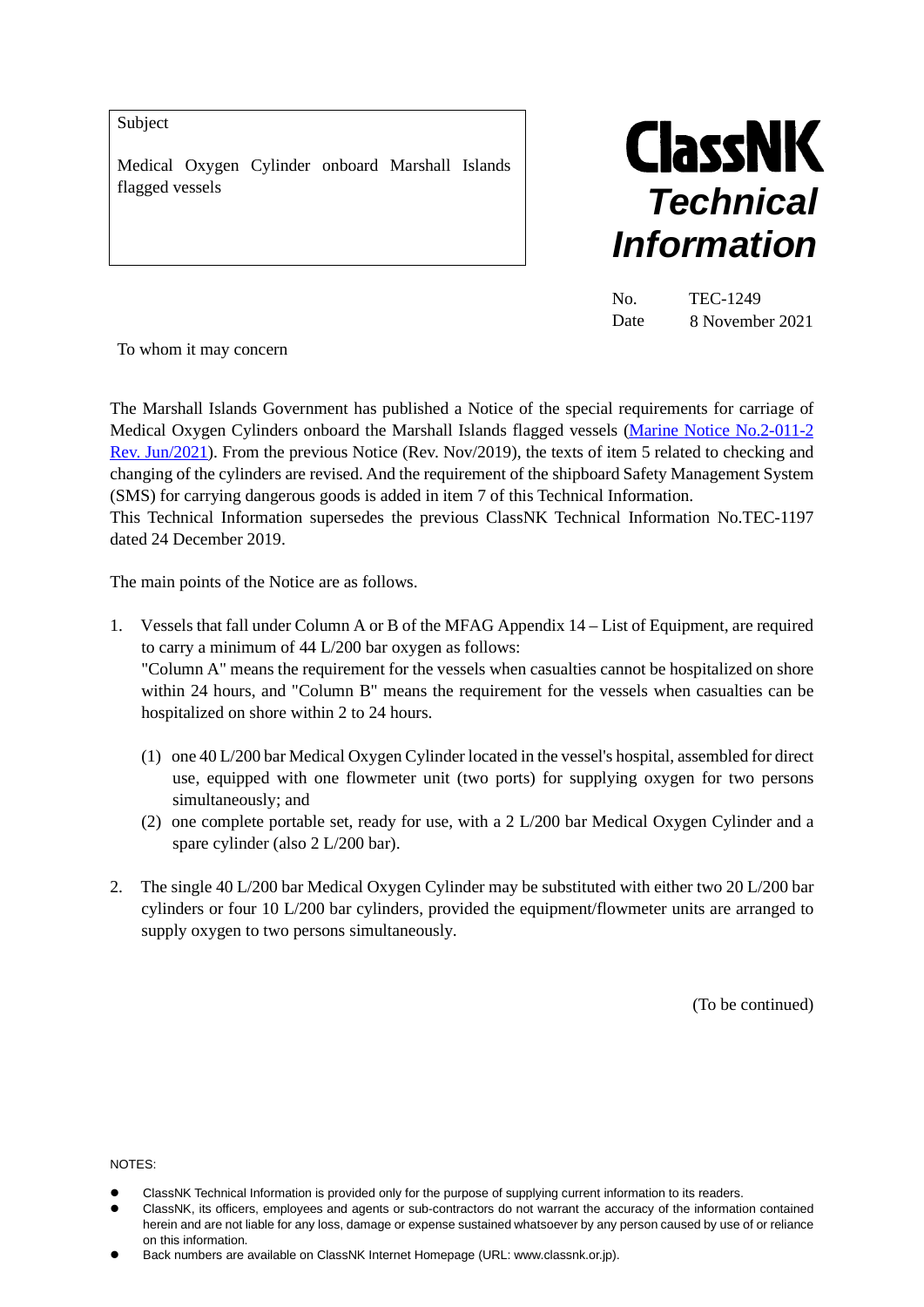- 3. Medical oxygen cylinders with less than a 200 bar filling pressure may be used provided that the total volume of oxygen delivered by multiple cylinders is at least equal to that contained in a 40 L/200 bar cylinder or a 2 L/200 bar cylinder. To ensure that the correct volume is substituted, consultation with the manufacturer is required prior to their use onboard the vessel. Additionally:
	- (1) the filling pressure for all cylinders is to be the same;
	- (2) the cylinders are to be stored in a fixed position to prevent movements during bad weather conditions;
	- (3) the cylinders are to be fitted with a pressure regulating unit and pressure gauge, with one extra key to open the cylinder; and
	- (4) all cylinders are to be the same connectors and color.
- 4. The cylinders are to be hydrostatically tested every five years, or at an interval specified by the manufacturer, whichever occurs sooner.
- 5. The contents of the cylinders are to be checked and changed as required by manufacturer's instructions.
- 6. The entire system is to be inspected annually by a competent person in accordance with manufacturer's instructions.
- 7. It is acceptable that a vessel issued with a valid Document of Compliance for Dangerous Goods need not carry Medical Oxygen Cylinders while not actually loading, carrying or discharging any such dangerous goods. The shipboard Safety Management System (SMS) is to be include provisions to ensure that the cylinders and system will be provided onboard before the vessel begins any of these operations with dangerous goods.
- 8. MFAG is applicable to all vessels carrying cargoes which have a UN number. In this respect, it is to be noted that the preamble of the MFAG states that it should be used in conjunction with the information provided in the IMDG Code, the IMSBC Code, the Emergency Procedures for Ships Carrying Dangerous Goods (EmS), IBC Code and IGC Code.
- 9. Compliance with above 1 to 8 on Medical Oxygen Cylinders is to be applied to new gas carriers and chemical tankers constructed on or after 1 July 2016.
- 10. For existing gas carriers and chemical tankers, which are not currently provided with medical oxygen in accordance with above 1 to 8, compliance is to be required at the next intermediate or renewal survey after 1 July 2016.

Compliance with the above on Medical Oxygen Cylinders is to be verified at periodical SE survey and initial survey.

(To be continued)